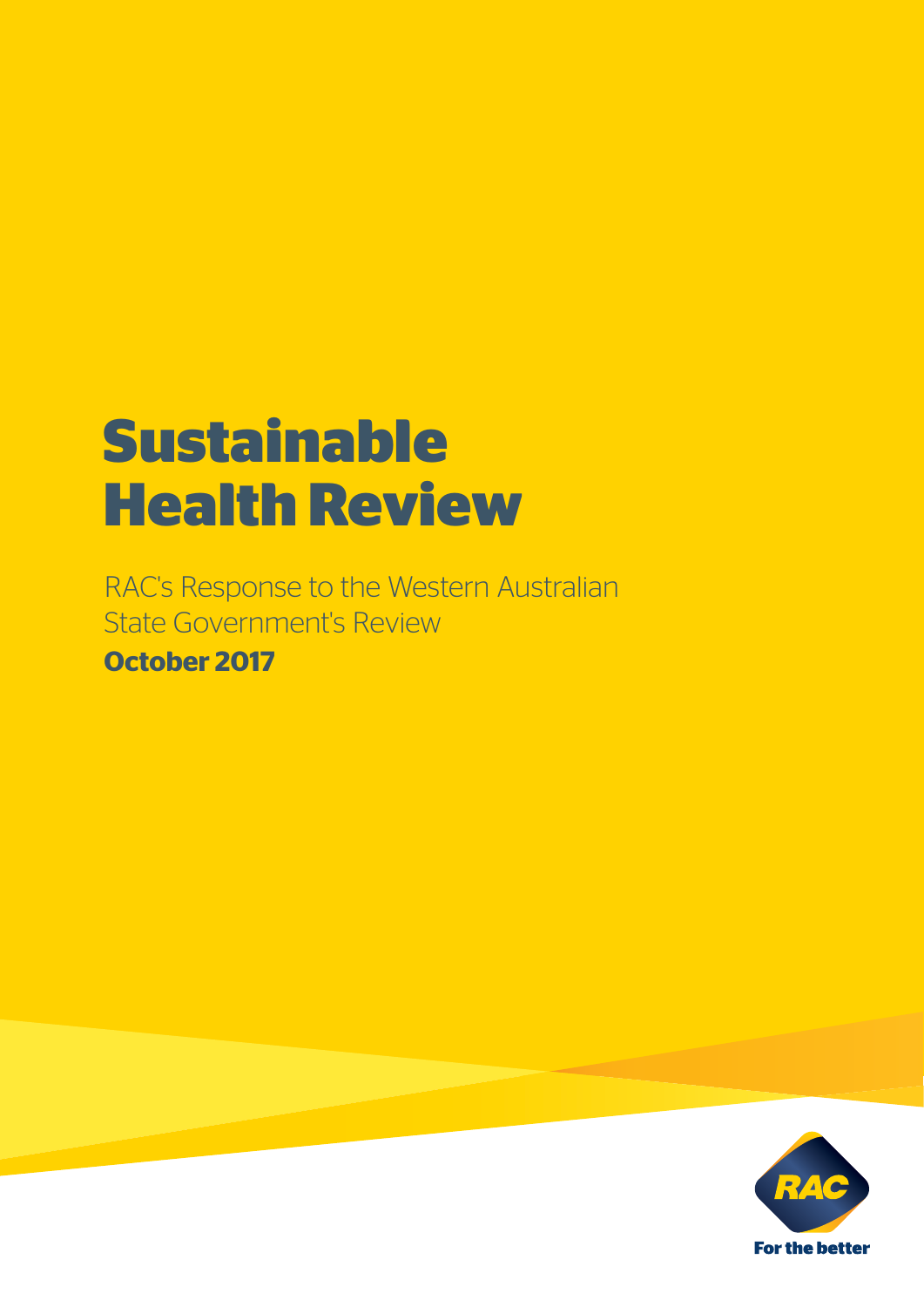## **Sustainable Health Review**

Thank you for the opportunity to respond to the Western Australian Government's Sustainable Health Review (Review). The Review's public consultation stage is an important step, as is, the evaluation of the sustainability of the State's health system and its capacity to continue to provide a level of care commensurate with the high standard of living we enjoy. RAC is pleased to provide this response on behalf of its 970,000 Western Australian members.

#### **About RAC**

We are a leading advocate on the mobility issues and challenges facing our State and we work collaboratively with all levels of Government to ensure Western Australians can move around safely, easily, and in a more sustainable way.

RAC aligns its activities with the following three themes:

- $\rightarrow$  Safe We want to reduce the number of road deaths and serious injuries:
- > **Accessible -** We want to reduce the cost of congestion and keep the cost of transport down;
- $\rightarrow$  **Sustainable -** We want to reduce the impact of CO<sub>2</sub> emissions from private vehicles.

We reinvest our profits for the benefit of our members, by supporting major community programs such as RAC's Rescue helicopters and demonstration trials, such as RAC's Automated Vehicle Trial and RAC's electric bike trials.

#### **About our submission**

Our economy and the quality of life Western Australians enjoy are inextricably linked to our transport system and the way we choose to move around our State.

The ability to access a range of safe, convenient and affordable transport options is important in supporting liveable and productive cities. It also has an essential role in reducing the adverse impacts of road trauma, congestion, physical inactivity and vehicle emissions on our health and wellbeing, which in turn can positively impact the State's health system and reduce the burden on the State's health expenditure.

Our response to the Review is divided into two parts:

- 1. The impact of mobility and transport related factors on our health and consequently on our health system; and
- 2. The potential ways that a safer, easier and more sustainable transport system could improve our health and reduce the burden on our health system.

#### **The financial impact of mobility and transport related factors on the health system**

#### Road Trauma

In 2016, WA recorded 195 road fatalities, at a rate of one life lost nearly every two days. More concerning is that there were nearly 1,500 injuries as a result of road crashes. WA has the unenviable position of having the poorest road safety performance of all mainland Australian states and in 2015, we fell behind the national fatality rate of 5.1, which was above Victoria's leading rate of 4.2 and New South Wales' rate of 4.6 fatalities per 100,000 persons.

Road fatalities and injuries are preventable, however, in WA from 2012 to 2016, a total of 882 lives were lost, nearly 16,000 people were admitted to hospital and approximately 10,000 of them were seriously injured. Further 1,095 people suffered critical injuries requiring long term care and rehabilitation.

For every fatality and injury, there is a social as well as a financial cost to the health system. RAC's own analysis based on publically available data and reports has shown that in the last ten years, road trauma has incurred the avoidable cost of \$921 million to the State health system alone. For every fatality that occurs at the scene of a crash or on the way to the hospital, it costs on average, \$1,100 per person and should a fatality occur in hospital, it costs \$17,500 per person. For hospitalised injuries and high threat to life injuries, the average cost range between \$12,000 and \$25,000 per person. According to the Independent Hospital Pricing Authority, the average cost of staying in hospital per day in WA is \$2,400<sup>1</sup>, and that the average length of stay for persons seriously injured in road traffic crashes is on average five to 12 days. In its 2016 report on the cost of injury in WA, the Department of Health found that the average cost of an injury to the health sector is \$6,500 per person.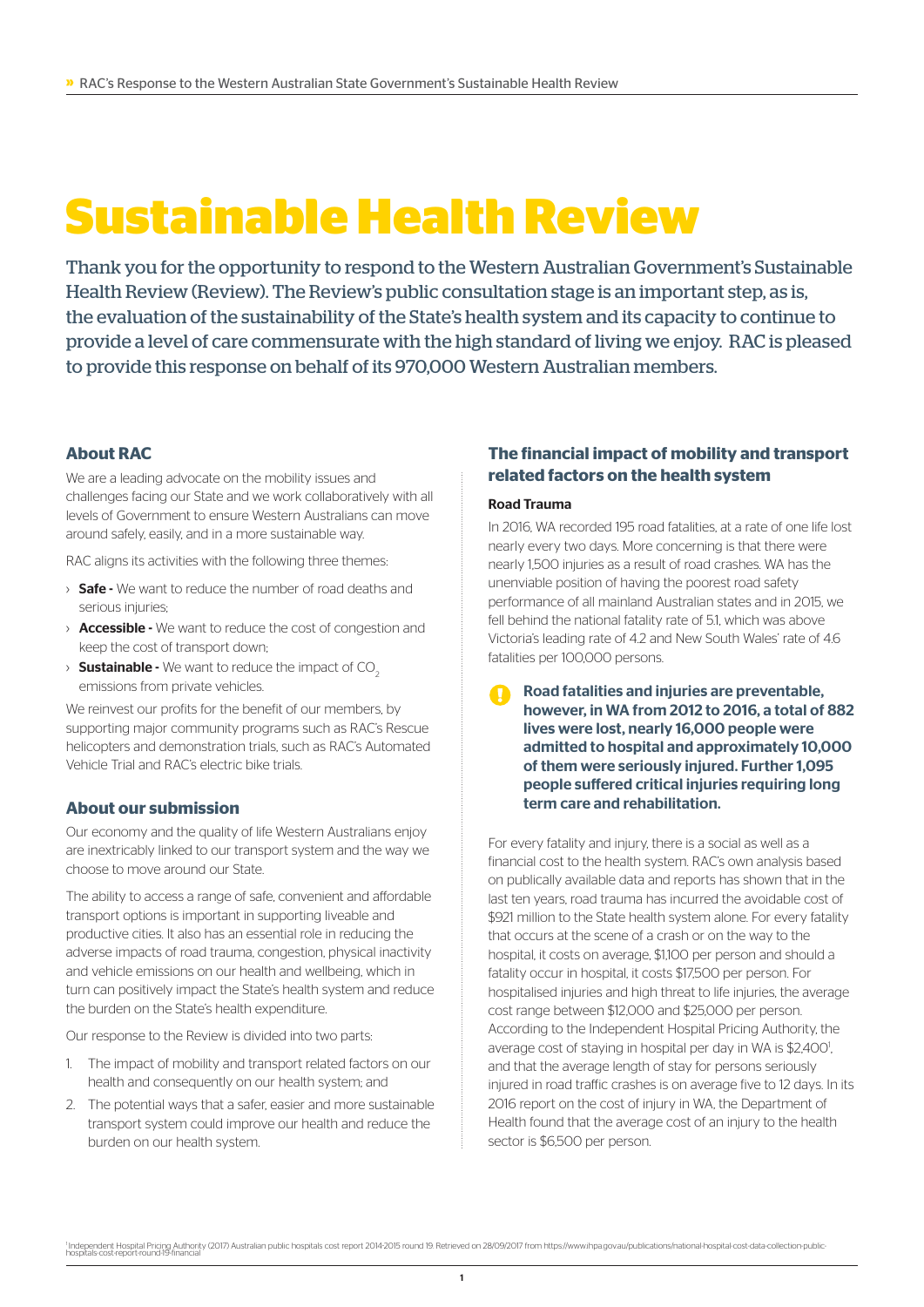

Funded by the State Government, the RAC Rescue helicopters are managed by the Department of Fire and Emergency Services (DFES).

In the last ten years, the cost of road trauma to  $\mathbf \Omega$ the State health system was \$921 million. This figure does not include the cost of injury over the course of a person's life, catastrophic injuries and the cost to other public agencies such as WA Police and Main Roads WA.

Should the injury affect a person aged over 85 years, the cost of injury increases to over twice the average calculated cost<sup>2</sup> and should the crash occur in the regional areas, the cost is 4.5 per cent more than for patients in metro areas<sup>3</sup>.

These costs are only a snapshot of the overall cost of road trauma and do not include the ongoing cost of injury over the course of a person's life, catastrophic injuries, and costs to other public agencies such as WA Police and Main Roads WA. Accounting for the true cost of these injuries is made more difficult with the limited availability, accessibility of road trauma data and further the disparate nature of data collection in WA.

#### Physical inactivity

Inadequate physical activity is known to be a contributory factor to a range of diseases including heart disease,

hypertension, stroke, depression, diabetes, osteoporosis, cancer and dementia<sup>4</sup>. The World Health Organisation has identified physical inactivity as the fourth leading risk factor for global mortality, with approximately 3.2 million deaths worldwide being attributable to this<sup>5</sup> (six per cent of total deaths globally).

Australia is no different, with physical inactivity being identified as the fourth most burdensome risk factor<sup>6</sup>, accounting for five per cent of the total burden of disease and injury nationally in 2011. It was also estimated that a total of 201 years of life were lost due to premature death or living with disease or injury for every 1,000 people in Australia in 2011. Of this, 31 per cent of the burden was preventable – meaning 62 years could have been saved if controllable risk factors such as physical inactivity were addressed.

A recent University of Sydney study<sup>7</sup> found that physical inactivity cost the Australian economy \$805 million in 2013; this includes \$640 million in direct costs (healthcare expenditure) and \$165 million in indirect costs (due to the impact on people's productivity). The total loss in tax revenue through public healthcare expenditure was also estimated at \$425 million.

- 5 WHO (2017) Global Strategy on Diet, Physical Activity and Health. Retrieved on 27/09/2017 from http://www.who.int/dietphysicalactivity/factsheet\_inactivity/en/ <sup>6</sup> Australian Institute of Health and Welfare (AIHW) (2016) Australian Burden of Disease Study: Impact and causes of illness and death in Australia 2011. Australian Burden of Disease Study series no. 3. BOD 4. Canberra: AIHW.
- . Retrieved on 27/09/2017 from https://www.aihw.gov.au/getmedia/d4df9251-c4b6-452f-a877-8370b6124219/19663.pdf.aspx?inline=true<br>7 Ding, D. Lawson, KD, Kolbe Alexander TL, Finkelstein, EA, Kalzmarzyk, PT, Van Mechelen, W. &

<sup>2</sup> Department of Health WA (2016) The Incidence and Costs of Injury in Western Australia 2012. Retrieved on 29/09/2017 from http://ww2.health.wa.gov.au/~/media/Files/Corporate/Reports%20and%20publications/Cost-of-injury/ holdence and costs of injury in waashx<br>Independent Hospital Pricing Authority (2016) Australian public hospitals cost report 2013-2014 round 18. Retrieved on 29/09/2017 from https://www.ihpa.gov.au/sites/g/files/net636/f/p 4 Liman, T. (2017) Evaluating active transport benefits and costs: Guide to valuing walking and cycling improvements and encouragement programs. Victoria Transport Policy Institute. Retrieved on 27/09/2017 from http://<br>www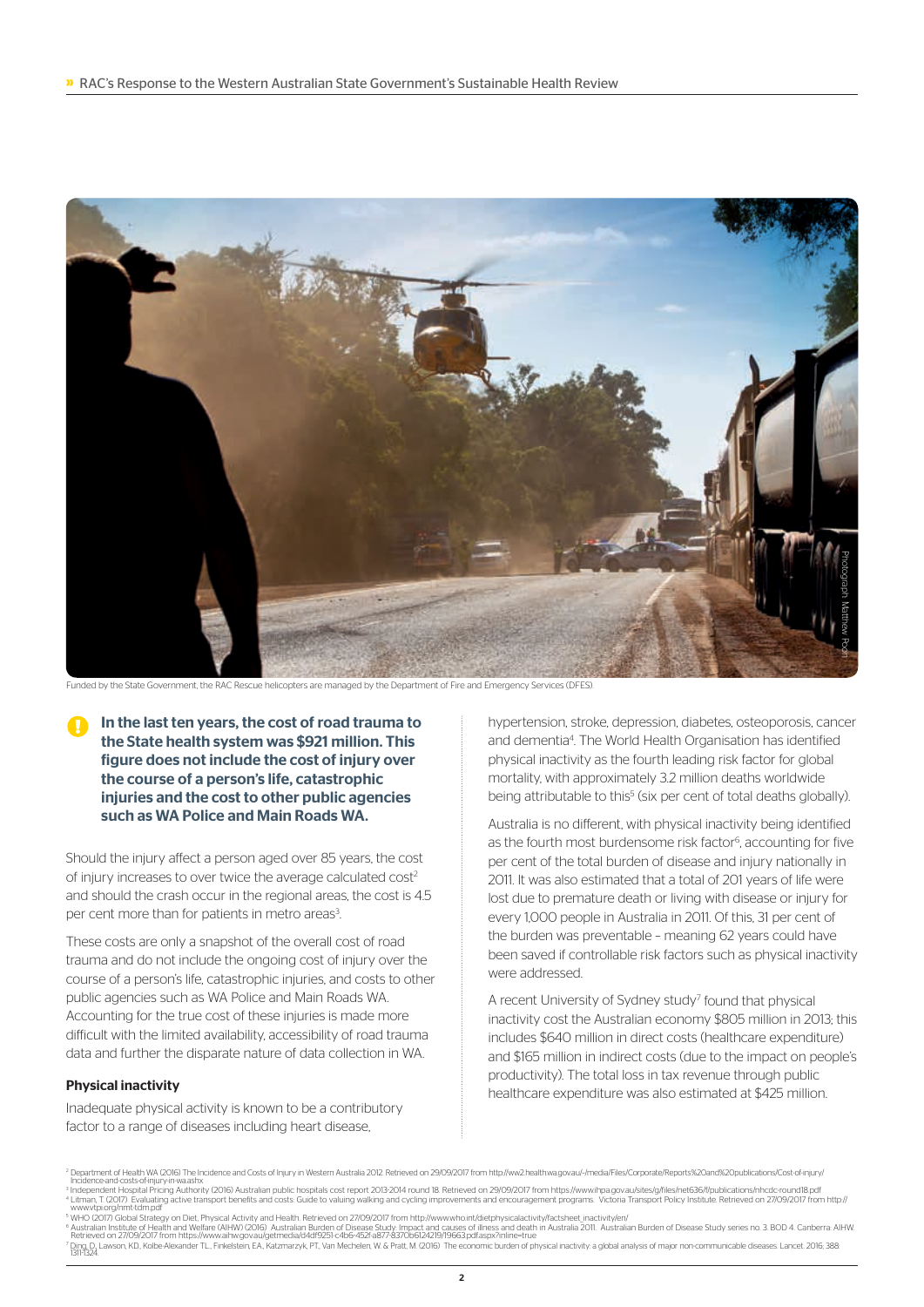Encouraging increased participation in moderate-intensity daily physical activity, for at least the recommended 150 minutes each week for adults aged 18-64, is therefore extremely important for the primary prevention of chronic diseases. Yet more than half of all adults in Australia are not active enough<sup>8</sup>. .

In 2016, car (as driver or passenger) was the most common method of travel to work for employed residents in Greater Perth, at 68.7 per cent. Only 3.1 per cent travelled by active modes of transport (1 per cent by bicycle and 2.1 per cent by walking only) and 6.5 per cent by bus or train<sup>9</sup>. However, almost 18 per cent of Perth residents ride in a typical week for any purpose<sup>10</sup>.

There are many factors which influence levels of physical activity, however it is widely accepted that walking and cycling for transport, as well as making short journeys to access public transport, local services and amenities has a significant impact on incidental physical activity levels. This is influenced by not only the availability of transport infrastructure and services, but also the planning and design of our cities and communities, providing opportunities to integrate physical activity as part of our daily routines.

#### Emissions from vehicles

The significant impact of vehicle emissions on our health is also of a preventative nature. Air pollution is made up of a number of pollutants including carbon dioxide (CO<sub>2</sub>), carbon monoxide (CO) oxides of nitrogen (NO $_{\!\chi}$ ) and particulate matter (PM) and has been linked to a number of serious illnesses including cardiovascular diseases, lung cancer, and cardiopulmonary disorders<sup>11</sup>. It is estimated that approximately 3,000 deaths are caused by air pollution each year in Australia<sup>12</sup>, with 1.3 per cent of all deaths and a further 0.6 per cent of all injury and disease being attributable to this. Almost six per cent of deaths caused by coronary heart disease, 4.8 per cent of stroke deaths and 0.7 per cent of lung cancer deaths are caused by air pollution<sup>13</sup>. The OECD states that deaths from air pollution across Europe reduced between 2005 and 2010, while Australian deaths rose over the same period<sup>14</sup>.

A study conducted in Melbourne suggests three per cent of all asthma hospitalisations were related to nitrogen dioxide (NO<sub>2</sub>) exposure, and approximately four per cent of asthma hospitalisations in children were related to PM in the air<sup>15</sup>. It is also increasingly considered that the impacts of  $\mathsf{NO}_{\mathsf{x}}$  on public health have been largely underestimated<sup>16</sup>.

There are many contributable sources to the quality of the air, however, transport, particularly heavy and light vehicles, is a key source. In WA, transport accounts for 15.5 per cent of all  $greenhouse$  gas emissions $\frac{1}{7}$ , with road transportation alone accounting for 11.5 per cent of total emissions in the State<sup>18</sup>.

#### **Reducing the burden on our health system through a safer, easier and more sustainable transport system**

As discussed earlier, road trauma, physical inactivity and vehicle emissions have serious implications for community, and population-wide health.

RAC supports the State's Road Safety Strategy, *Towards Zero*, and advocates for a strong action plan which includes measurable targets and milestones with accountability measures to evaluate the current performance against the long term *Towards Zero* goal.





Successfully implementing the aspects of *Towards Zero*, over the life of the Strategy from 2008 to 2020, aims to achieve the projected cumulative savings in the number of people killed

<sup>18</sup> Department of the Environment and Energy (2017) Ibid.

<sup>®</sup> Commonwealth of Australia (2014) Make your move - Sit less, Be active for life! Retrieved on 10/10/2017 from https://www.health.gov.au/internet/main/publishing.nsf/content/F01F92328EDADA5BCA257BF0001E720D/\$File.<br>- brochu 9 ABS (2016) Census of Population and Housing. Cat. 2024.0. Retrieved on 25/10/2017 from http://www.censusdata.abs.gov.au/census\_services/getproduct/census/2016/communityprofile/5GPER?opendocument.

<sup>&</sup>lt;sup>2</sup> Austroads (2017) National Cycling Participation Survey 2017: Western Australia

<sup>®</sup> Pope. CA, & Dockery, DW. (2006) Health effects of fine particulate air pollution: lines that connect. Journal of the Air and Waste Management Association 56709-742. Retrieved on 27/09/2017 http://www.tandfonline.com<br>- do

<sup>&</sup>quot; AlHW (2007) Australian burden of disease study: impact and causes of illness and death in Australia 2003, AlHW, Canberra. Retrieved on 27/09/2017 from https://www.aihw.gov.au/getmedia/f81b92b3·18a2-4669-aad3<br>- 653aa3a9f0

<sup>®</sup> AlHW (2016) op. cit.<br>™ OECD (2014) The Cost of Air pollution: Health Impacts of Road Transport, OECD Publishing. Retrieved on 28/09/2017 from http://www.keepeek.com/Digital-Asset-Management/oecd/environment/the-cost-of-

<sup>®</sup> Department of Environment Food & Rural Affairs (UN) (2015) Updates in valuing changes in emissions of Oxides of Nitogen Dixide (NO\_). Retrieved on 27/09/2017 from https://www.<br>© govuk/government/uploads/system/uploads/at gov.uk/government/uploads/system/uploads/attachment\_data/file/460401/air-qŭality-econanalysis-nitrogen-interim-guidance.pdf \*<br>Department of the Environment and Energy (2017) National Greenhouse Gas Inventory 2015. Retrieve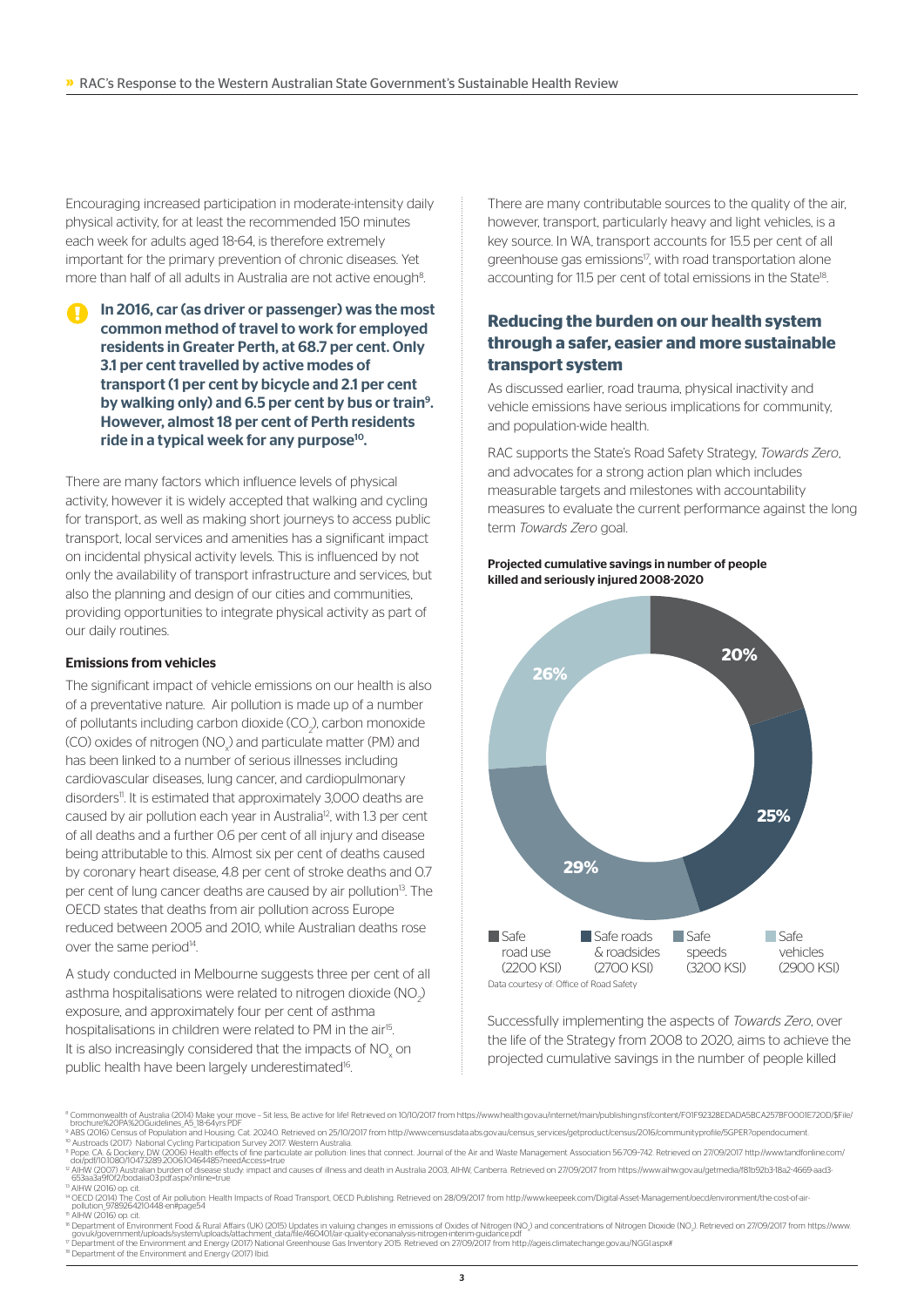

and seriously injured. The Safe Systems approach recognises the need to ensure we have safe drivers in safe cars on safe roads at safe speeds to significantly reduce the number of fatalities and severity of injuries. There needs to be a concerted and combined effort by a number of agencies and industry to achieve the *Towards Zero* goal.

There is also a need for increased investment in safe and connected active transport infrastructure and behaviour change programs, as well as better planning of communities and enhanced access to public transport, to deliver an active and public transport future. The importance of this has been demonstrated through recent RAC surveys, including RAC's 2015 Cycling Survey of over 5,500 cyclists and non-cyclists. This highlighted safety concerns with sharing roads with motorists and the importance of Government investment in on and off-road cycling infrastructure (with 71 per cent and 64 per cent respectively identifying these as top priorities) to encourage increased cycling participation.



of respondents believe the State Government should prioritise building on improving the on-road cycling network (this was ranked first based on respondent's top three priorities).

#### Source: RAC Cycling Survey 2015

There is ample evidence of the high return on investment (including from health and fitness improvements, air pollution and emission reductions and crash cost reductions) for both active transport infrastructure and travel behaviour change programs.

#### Benefits of investing in active transport

An evaluation of the WA State Government's Local Government and Workplace TravelSmart programs, delivered between 2000-01 and 2010-11, estimated a total combined net financial benefit to the Government of \$1.6 million per annual (benefit-cost ratio of 3.72)19. The financial benefits, or rather avoided costs, for the WA health system were estimated to be:

- › \$95,751 and \$115,441 for the Local Government and Workplace programs respectively (based on 2010-11 dollar values) from improved health and fitness; and
- › \$261,109 and \$314,803 respectively from the reduction in air pollution related illnesses.

RAC's 2012 *Economic Cycle – A business case for investment in cycling in Western Australia* publication showed that the rates of return on investment in cycling projects are higher than those achieved by many urban transport investments, including:

- › economic, social, health and environmental benefits for the community of between 3.4 and 5.4 times the costs incurred; and
- › financial returns in dollar terms are nearly twice the costs incurred because individuals who cycle more will spend less on travel costs and gains in health and fitness will result in savings on health system.

Internationally, an evaluation of past and planned investments in bicycle facilities in Portland, Oregon found that by 2040, investments in the range of \$138 to \$605 million will result in health care cost savings of \$388 to \$594 million20.

19 Marsden Jacobs Associates (2011) Evaluation of the TravelSmart Local Government and Workplace Programs. Final Report, 27 July 2011. <sup>20</sup> Gotschi, T. (2011) Costs and benefits of bicycling investments in Portland, Oregon, Journal of Physical Activity and Health, Vol. 8, Supplement 1, pp. S49-S58. Cited in: Litman, T. (2017) op. cit.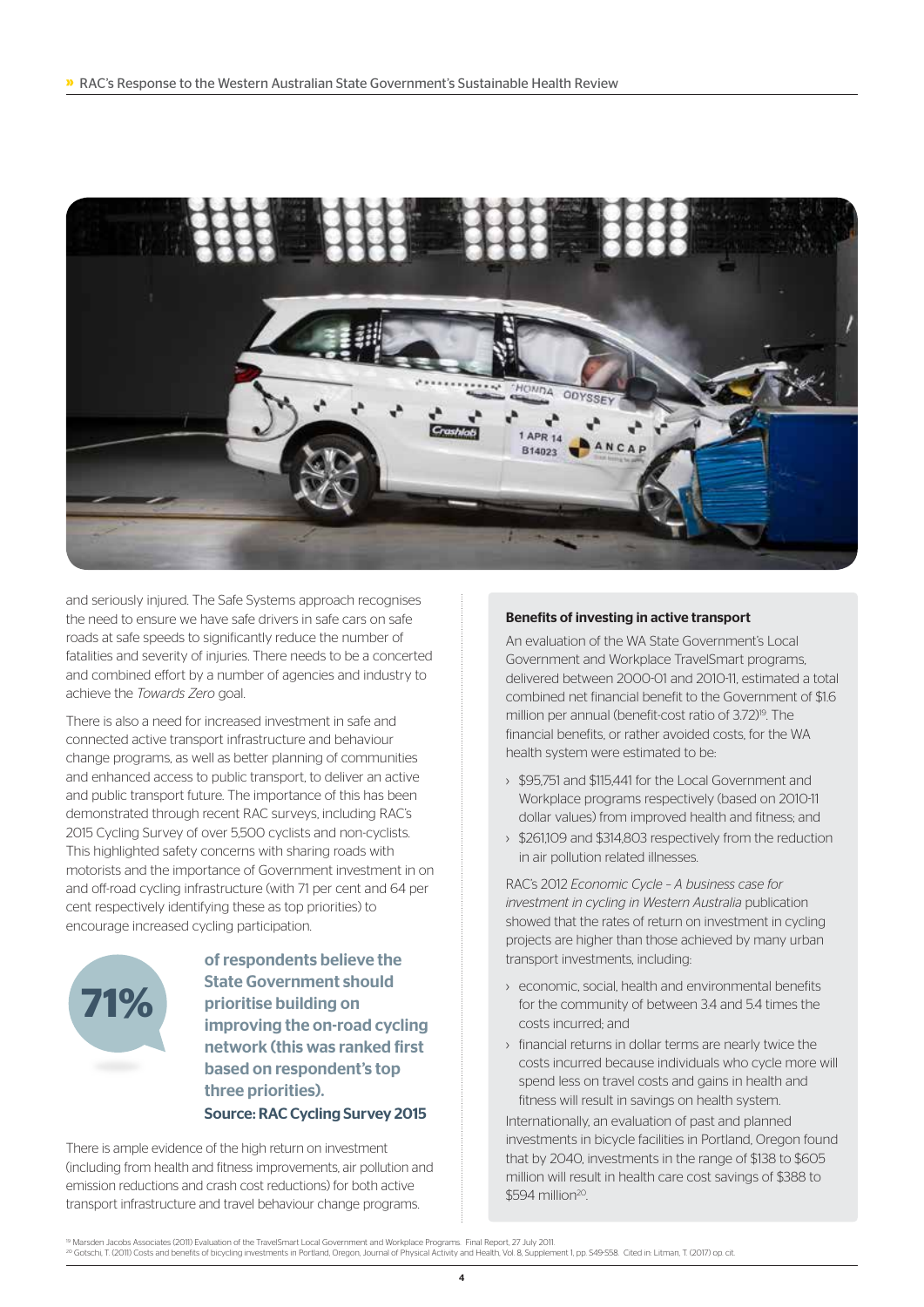#### **Recommendations**

The Terms of Reference for the Review recognise 'Value for money', 'Healthy lifestyles' and 'Partnerships across sectors' as being vital to achieving a sustainable future for health.

RAC's *State Budget Submission 2017-18* calls on the State Government to commit to essential programs and projects, and in recognising the role of these in preventative health and reducing pressure on health budgets, it is recommended that the Review considers how best to support their delivery.

There is a clear rationale for greater inter-governmental collaboration, as well as public-private partnerships, and this will help drive efficiencies, maximise the value of investments and achieve mutually beneficial outcomes.

It is recommended that the Review:

- **»** Identifies opportunities for partnerships to support and contribute funding towards the delivery of road safety and active and public transport infrastructure projects and behaviour change initiatives, recognising their important contribution to preventative health.
- **»** Explores the adoption of a set of shared Key Performance Indicators (KPIs) across relevant Government agencies relating to mobility, such as:
	- › Reduction in road deaths and serious injuries (particularly vulnerable road users);
	- › Increase in walking and cycling for transport;
	- › Increase in kilometres of cycling infrastructure;
	- › Number of households engaged in travel behaviour change programs;
	- › Increase in public transport patronage;
	- › Increase in access to public transport; and
	- › Reduction in air pollutants and emissions from private vehicles.
- **»** Explores how best to collate and publicly share, nonidentifiable datasets relating to road trauma (all levels of severity and road user), physical inactivity and air pollution related death, disease and illness, similar to that which the Australian Institute of Health and Welfare releases at a national level.
- **»** Considers the need to develop a framework for evaluating the effectiveness of transport and road safety projects and initiatives in contributing to preventative health, to help inform investment decisions.

We thank the State Government for this opportunity to provide input to the Sustainable Health Review, which we envisage to be an important step in reducing the burden on WA's health system caused by road trauma, physical inactivity and emissions from transport. A copy of our *State Budget Submission 2017-18* is provided in support of our submission.

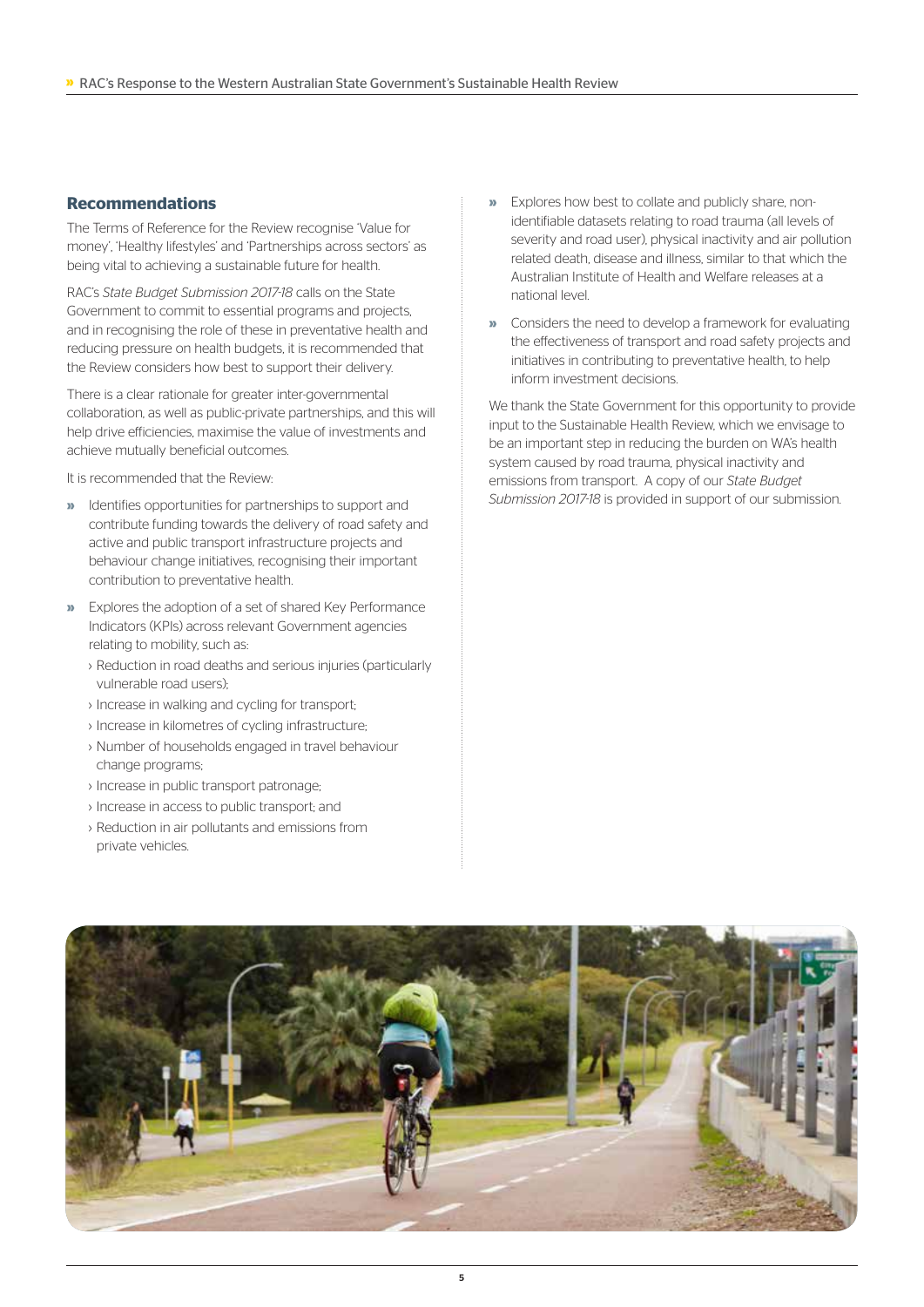